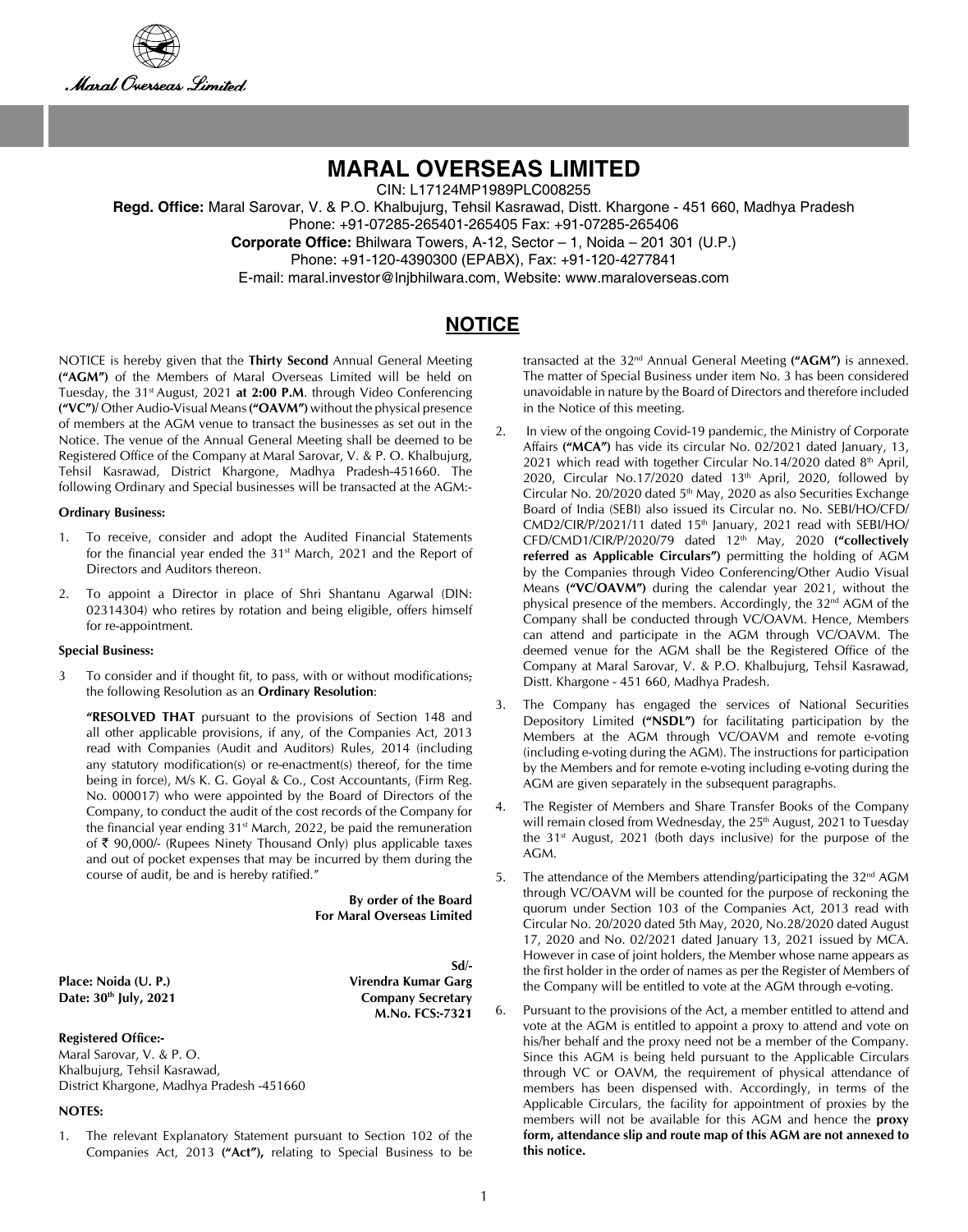

- 7. Institutional Investors, who are Members of the Company, are encouraged to attend the 32<sup>nd</sup> AGM through VC/OAVM facility and vote through remote e-voting facility. Institutional Investors and Corporate Members (i.e. other than individuals, HUF, NRI etc.) intending to appoint their authorised representatives pursuant to Sections 112 and 113 of the Act, as the case may be, to attend the AGM through VC/OAVM or to vote through remote e-voting are requested to send a scanned copy (PDF/JPG format) of the relevant Board Resolution/ Authority Letter, etc., together with attested specimen signature of the duly authorized signatory (ies) who are authorized to vote, to the Scrutinizer through e-mail at services@pkacs.in, pranav@pkacs.in, with a copy marked to evoting@nsdl.co.in and maral.investor@lnjbhilwara.com.
- 8. In accordance with the Applicable Circulars, the VC/OAVM will have a capacity to allow at least 1000 members to participate in the AGM and such participation shall be on a first-come-first-served basis. However, please note that pursuant to the Applicable Circulars, large shareholders (i.e. shareholders holding 2% or more shareholding), Promoters, Institutional Investors, Directors, Key Managerial Personnel, the Chairpersons of the Audit Committee, Nomination and Remuneration Committee and Stakeholders' Relationship Committee, Auditors, etc. may be allowed to attend the meeting without restriction on account of first-come-first served principle.
- 9. In accordance with the Applicable Circular referred to in Note No.2, the Company is sending the Annual Report alongwith notice of AGM through electronic mode to those Members whose email addresses have been made available to the Depository Participants and the Company. The Notice calling the 32nd AGM of the Company and Annual Report for the year 2020-21 has been uploaded on the website of the Company at www.maraloverseas.com. The said Notice and Annual Report can also be accessed from the websites of the Stock Exchanges i.e. BSE Limited and National Stock Exchange of India Limited at www.bseindia.com and www.nseindia.com respectively and also available on the website of NSDL (agency for providing the Remote e-voting facility) i.e. www.evoting.nsdl.com.
- 10. The Company is pleased to provide two-way facility of video conferencing (VC) /other audio-visual means (OAVM) at the web link –https://www.evoting.nsdl.com. The recorded transcript of the 32nd AGM shall also be made available on the website of the Company www.maraloverseas.com, as soon as possible after the Meeting is over.
- 11. The SEBI has mandated the submission of the Permanent Account Number (PAN) by every participant in the securities market. Members holding shares in electronic form are, therefore, requested to submit their PAN to their depository participant(s). Members holding shares in physical form are required to submit their PAN details to the Registrar and Share Transfer Agent i.e. MCS Share Transfer Agent Limited, F-65, Okhla Industrial Area, Phase I, New Delhi – 110 020 and/or send the documents at admin@mcsregistrars.com or mcssta@rediffmail.com. Members are requested to mention their folio number/client ID in all communications with the Company.
- 12. Members are requested to intimate/update changes, if any, pertaining to their name, postal address, email address, telephone/mobile numbers, Permanent Account Number (PAN), mandates, nominations, power of attorney, bank details such as name of the bank and branch details, bank account number, MICR code, IFSC code, etc. (along with duly cancelled cheque leaf stating the said details) to their Depository Participant in case the shares are held by them in electronic form or

to the Company's RTA in case the shares are held by them in physical form with relevant documents that may be required.

- 13. Members can avail the facility of nomination in respect of shares held by them in physical form pursuant to the provisions of Section 72 of the Act. Members desiring to avail this facility may send their nomination in the prescribed Form SH-13 duly filled in to MCS Share Transfer Agent Limited, F-65, Okhla Industrial Area, Phase I, New Delhi–110020 E-mail: admin@mcsregistrars.com. The said form can be downloaded from the Company's website. The prescribed form in this regard may also be obtained from RTA at the address mentioned above. Members holding shares in electronic form are requested to contact their Depository Participant directly for recording their nomination.
- 14. As per Regulation 40 of SEBI (Listing Obligations and Disclosure Requirement) Regulation, 2015 as amended, that securities of listed companies shall be transferred only in dematerialised form with effect from, 1st April, 2019, except in case of request received for transmission or transposition of securities. In order to facilitate transfer of share(s) in view of the above and to avail various benefits of dematerialization, Members are advised to dematerialize share(s) held by them in physical form.
- 15. Documents referred to in the accompanying Notice calling the AGM are available for inspection at the website of the Company up to the date of the AGM. The Register of Directors and Key Managerial Personnel and their shareholding, maintained under Section 170 of the Act, and the Register of Contracts or Arrangements in which the Directors are interested, maintained under Section 189 of the Act, shall be available electronically for inspection by the members during the AGM upon login at NSDL e-voting system.
- 16. Details under Regulation 26(4) and 36(3) of the SEBI (Listing Obligations and Disclosure Requirements) Regulations, 2015 and in terms of Secretarial Standard-2 in respect of the Directors retiring by rotation, seeking appointment and re-appointment at the 32<sup>nd</sup> Annual General Meeting, are annexed hereto as **Annexure-I** to this Notice. Requisite declarations have been received from the Directors seeking appointment/re-appointment.
- 17. Members holding shares in physical form, in identical order of names, in more than one folio are requested to send to the Company or Registrar, the details of such folios together with the share certificates for consolidating their holdings in one folio. The share certificate will be returned to such Members after making requisite changes.
- 18. Non-Resident Indian members are requested to inform RTA / respective DP's immediately about:
	- a. Change in the residential status on return to India for permanent settlement.
	- b. Particulars of the bank account(s) maintained in India with complete name, branch, and account type, account number, IFSC Code and address of the bank with pin code number, if not furnished earlier.
- 19. To prevent fraudulent transactions, Members are advised to exercise due diligence and notify the Company of any change in address or demise of any member as soon as possible. Members are also advised not to leave their demat account(s) dormant for long. Periodic statement of holdings should be obtained from the concerned Depository Participant and holdings should be verified.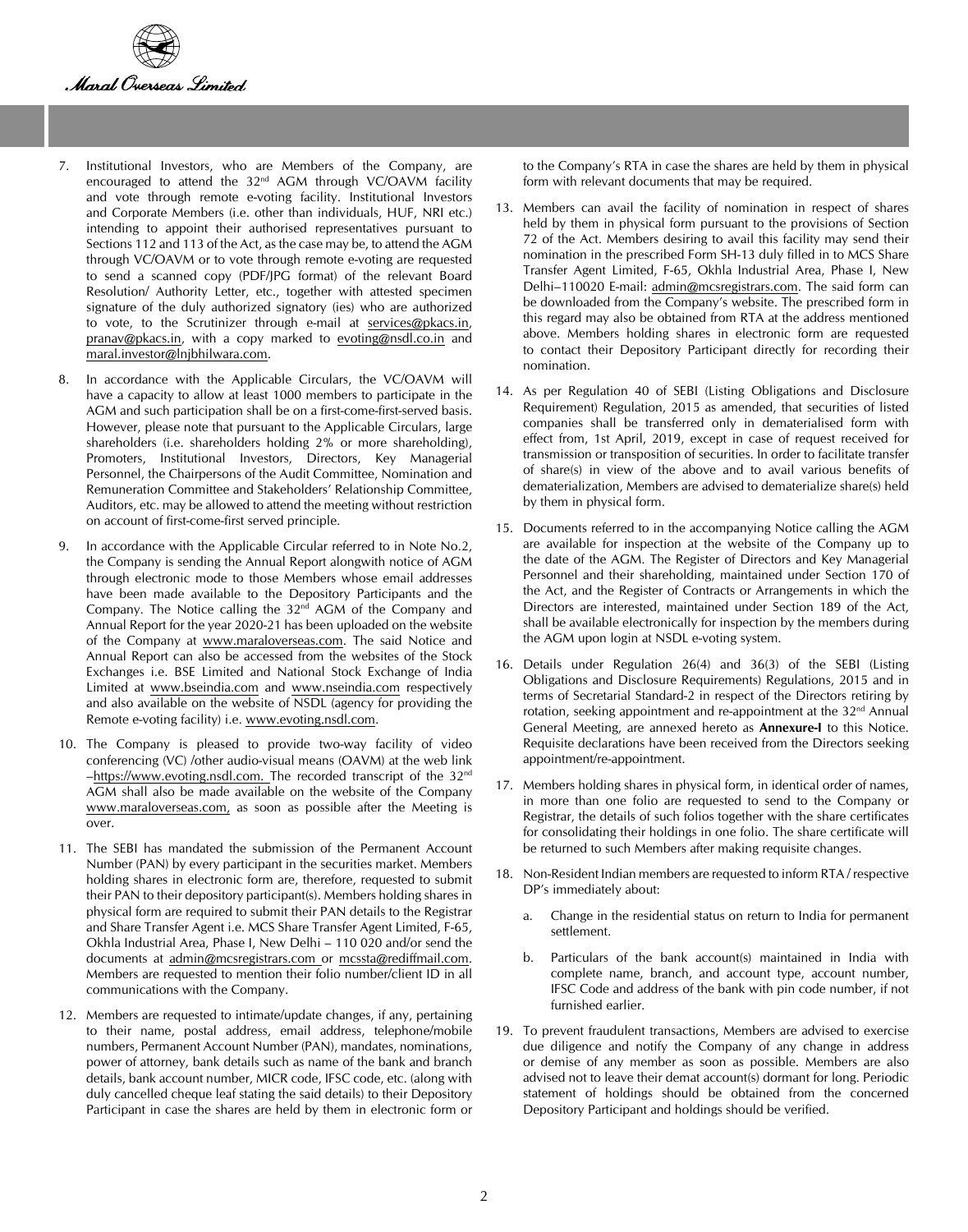

- 20. To support the 'Green Initiative', and also to receive the copies of AGM notice in case of AGM through VC/OAVM and other communication from the Company. Members who have not yet registered their email addresses are requested to register the same with their DPs in case the shares are held by them in electronic form and with the Registrar in case the shares are held by them in physical form.
- 21. Pursuant to the provisions of Section 108 of the Companies Act, 2013 read with Rule 20 of the Companies (Management and Administration) Rules, 2014 (as amended) and Regulation 44 of SEBI (Listing Obligations and Disclosure Requirements) Regulations 2015 (as amended), Secretarial Standard 2 on General Meetings and in accordance with the Applicable Circulars referred to in Note No.2, the Company is providing facility of remote e-voting as well as e-voting during the AGM to its Members in respect of the business to be transacted at the AGM through NSDL.
- 22. Shri Pranav Kumar, Practicing Company Secretary (Membership No. FCS 5013) has been appointed as the Scrutinizer to scrutinize the remote e-voting process and voting during the AGM in a fair and transparent manner.
- 23. The Scrutinizer shall immediately after the conclusion of voting at the Annual General Meeting, unblock the votes cast through remote e-voting in the presence of at least two witnesses not in the employment of the Company and shall make not later than forty eight hours of the conclusion of the Annual General Meeting a consolidated Scrutinizer's Report of the total votes cast in favour or against, if any, and submit to the Chairman or a person authorized by him in writing, who shall countersign the same and declare the result of the voting forthwith. Subject to the receipt of requisite number of votes, the Resolutions shall be deemed to be passed on the date of the Meeting i.e.  $31<sup>st</sup>$  August, 2021.
- 24. The results shall be declared along with the Scrutinizer's Report and shall be placed on the Company's website www.maraloverseas.com and on the website of NSDL http://www.evoting.nsdl.com immediately after the results is declared and will simultaneously be forwarded to BSE Limited and National Stock Exchange of India Limited, where Equity Shares of the Company are listed.

#### **25. Process for those Members whose email ids are not registered for procuring user id and password and registration of email ids for e-voting on the Resolutions set out in this Notice:**

- I. Those Members, who hold shares in physical form and who have not registered their email address with the Company and who wish to participate in the 32<sup>nd</sup> AGM or cast their vote through remote e-voting or through the e-voting system during the meeting, may obtain the login ID and password by sending scanned copy of:
	- a. a signed request letter mentioning your name, folio number and complete address, scanned copy of the share certificate (front and back) and
	- b. Self-attested scanned copy of the PAN Card and any document (such as Driving License, Bank Statement, Election Card, Passport, AADHAR Card) in support of the address of the Member as registered with the Company; to the email address of the Company maral.investor@lnjbhilwara.com.
- II. In case shares are held in demat mode, Members may obtain the login ID and password by sending scanned copy of:
	- a. a signed request letter mentioning your name, DP ID-Client ID (16 digit DP ID + Client ID or 16 digit beneficiary ID);
	- b. Name, self-attested scanned copy of client master or Consolidated Demat Account statement; and
	- c. Self-attested scanned copy of the PAN Card and AADHAR (self-attested scanned copy of Aadhar Card) to the email address of the Company maral.investor@lnjbhilwara.com.
- III. If you are an Individual shareholder holding securities in demat mode, you are requested to refer to the login method explained at **step 1 (A**) i.e. **Login method for e-Voting and joining virtual meeting for Individual shareholders holding securities in demat mode**.
- IV. Alternatively shareholders/ members may send a request to evoting@nsdl.co.in for procuring user id and password for e-voting by providing above mentioned documents.
- V. In terms of SEBI circular no. SEBI/HO/CFD/CMD/CIR/P/2020/242 dated December 9, 2020 on e-Voting facility provided by Listed Companies, Individual shareholders holding securities in demat mode are allowed to vote through their demat account maintained with Depositories and Depository Participants. Shareholders are required to update their mobile number and email ID correctly in their demat account in order to access e-Voting facility.
- **26. The instructions for members for remote e-voting and joining Annual General Meeting through VC/OAVM are as under:-**

**The remote e-voting period begins on Saturday, the 28th August, 2021 at 9:00 A.M. and ends on Monday, the 30th August, 2021 at 5:00 P.M. The remote e-voting module shall be disabled by NSDL for voting thereafter. The Members, whose names appear in the Register of Members / Beneficial Owners as on the Cut-Off date i.e. Tuesday the 24th August, 2021 may cast their vote electronically. The voting right of shareholders shall be in proportion to their share in the paidup equity share capital of the Company as on the Cut-Off date, being i.e. Tuesday the 24th August, 2021.**

#### **How do I vote electronically using NSDL e-voting system?**

The way to vote electronically on NSDL e-voting system consists of "Two Steps" which are mentioned below:

#### **Step 1: Access to NSDL e-Voting system**

#### **A) Login method for e-Voting and joining virtual Annual General Meeting for Individual shareholders holding securities in demat mode.**

In terms of SEBI circular dated December 9, 2020 on e-Voting facility provided by Listed Companies, Individual shareholders holding securities in demat mode are allowed to vote through their demat account maintained with Depositories and Depository Participants. Shareholders are advised to update their mobile number and email Id in their demat accounts in order to access e-Voting facility.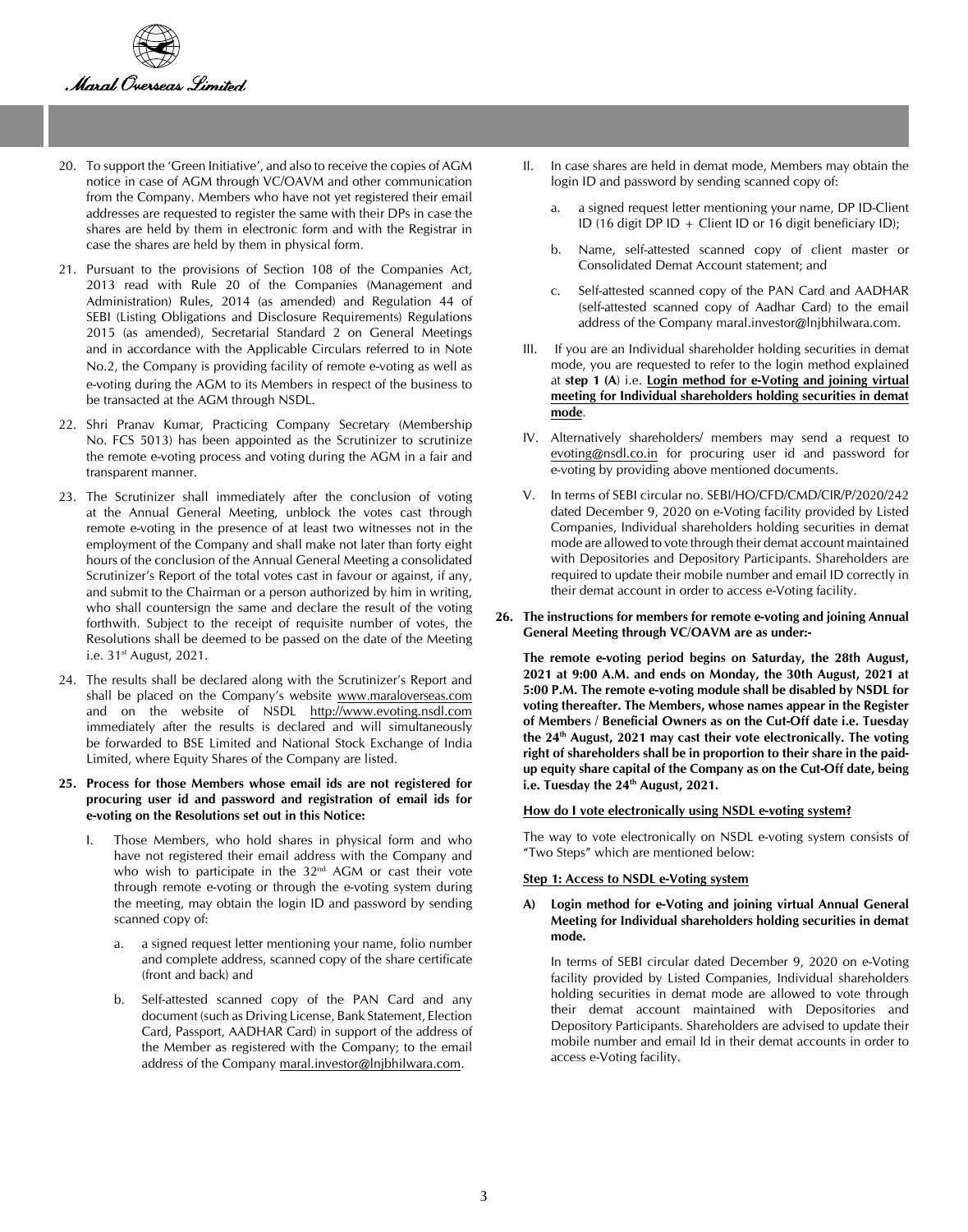

# **Login method for Individual shareholders holding securities in demat mode is given below:**

| <b>Type of shareholders</b>                                                                                     | <b>Login Method</b>                                                                                                                                                                                                                                                                                                                                                                                                                                                                                                                                                                                                                                                                                                                                                                                                                                                             |  |
|-----------------------------------------------------------------------------------------------------------------|---------------------------------------------------------------------------------------------------------------------------------------------------------------------------------------------------------------------------------------------------------------------------------------------------------------------------------------------------------------------------------------------------------------------------------------------------------------------------------------------------------------------------------------------------------------------------------------------------------------------------------------------------------------------------------------------------------------------------------------------------------------------------------------------------------------------------------------------------------------------------------|--|
| Individual Shareholders holding<br>securities in demat mode with<br>NSDL.                                       | Existing <b>IDeAS</b> user can visit the e-Services website of NSDL Viz. https://eservices.nsdl.com either on<br>1.<br>a Personal Computer or on a mobile. On the e-Services home page click on the "Beneficial Owner"<br>icon under "Login" which is available under 'IDeAS' section, this will prompt you to enter your<br>existing User ID and Password. After successful authentication, you will be able to see e-Voting<br>services under Value added services. Click on "Access to e-Voting" under e-Voting services and you<br>will be able to see e-Voting page. Click on company name or e-Voting service provider i.e. NSDL and<br>you will be re-directed to e-Voting website of NSDL for casting your vote during the remote e-Voting<br>period or joining virtual meeting & voting during the meeting.                                                            |  |
|                                                                                                                 | If you are not registered for IDeAS e-Services, option to register is available at https://eservices.nsdl.<br>2.<br>com. Select "Register Online for IDeAS Portal" or click at https://eservices.nsdl.com/SecureWeb/<br>IdeasDirectReg.jsp                                                                                                                                                                                                                                                                                                                                                                                                                                                                                                                                                                                                                                      |  |
|                                                                                                                 | Visit the e-Voting website of NSDL. Open web browser by typing the following URL:<br>3.<br>https://www.evoting.nsdl.com/ either on a Personal Computer or on a mobile. Once the home page<br>of e-Voting system is launched, click on the icon "Login" which is available under 'Shareholder/<br>Member' section. A new screen will open. You will have to enter your User ID (i.e. your sixteen digit<br>demat account number hold with NSDL), Password/OTP and a Verification Code as shown on the<br>screen. After successful authentication, you will be redirected to NSDL Depository site wherein you<br>can see e-Voting page. Click on company name or e-Voting service provider i.e. NSDL and you will<br>be redirected to e-Voting website of NSDL for casting your vote during the remote e-Voting period or<br>joining virtual meeting & voting during the meeting. |  |
|                                                                                                                 | Shareholders/Members can also download NSDL Mobile App "NSDL Speede" facility by scanning the<br>4.<br>QR code mentioned below for seamless voting experience.                                                                                                                                                                                                                                                                                                                                                                                                                                                                                                                                                                                                                                                                                                                  |  |
|                                                                                                                 | NSDL Mobile App is available on                                                                                                                                                                                                                                                                                                                                                                                                                                                                                                                                                                                                                                                                                                                                                                                                                                                 |  |
|                                                                                                                 | <b>App Store</b><br>Coogle Play                                                                                                                                                                                                                                                                                                                                                                                                                                                                                                                                                                                                                                                                                                                                                                                                                                                 |  |
|                                                                                                                 |                                                                                                                                                                                                                                                                                                                                                                                                                                                                                                                                                                                                                                                                                                                                                                                                                                                                                 |  |
| Individual Shareholders holding<br>securities in demat mode with<br>CDSL                                        | Existing users who have opted for Easi / Easiest, they can login through their user id and password.<br>1.<br>Option will be made available to reach e-Voting page without any further authentication. The<br>URL for users to login to Easi / Easiest are https://web.cdslindia.com/myeasi/home/login or<br>www.cdslindia.com and click on New System Myeasi.                                                                                                                                                                                                                                                                                                                                                                                                                                                                                                                  |  |
|                                                                                                                 | After successful login of Easi/Easiest the user will be also able to see the E Voting Menu. The Menu<br>2.<br>will have links of e-Voting service provider i.e. NSDL. Click on NSDL to cast your vote.                                                                                                                                                                                                                                                                                                                                                                                                                                                                                                                                                                                                                                                                          |  |
|                                                                                                                 | If the user is not registered for Easi/Easiest, option to register is available at:<br>3.                                                                                                                                                                                                                                                                                                                                                                                                                                                                                                                                                                                                                                                                                                                                                                                       |  |
|                                                                                                                 | https://web.cdslindia.com/myeasi/Registration/EasiRegistration                                                                                                                                                                                                                                                                                                                                                                                                                                                                                                                                                                                                                                                                                                                                                                                                                  |  |
|                                                                                                                 | Alternatively, the user can directly access e-Voting page by providing demat Account Number and<br>4.<br>PAN No. from a link in www.cdslindia.com home page. The system will authenticate the user by<br>sending OTP on registered Mobile & Email as recorded in the demat Account. After successful<br>authentication, user will be provided links for the respective ESP i.e. <b>NSDL</b> where the e-Voting is in<br>progress.                                                                                                                                                                                                                                                                                                                                                                                                                                               |  |
| Individual Shareholders (holding<br>securities in demat mode)<br>login through their depository<br>participants | You can also login using the login credentials of your demat account through your Depository Participant<br>registered with NSDL/CDSL for e-Voting facility. Upon logging in, you will be able to see e-Voting<br>option. Click on e-Voting option, you will be redirected to NSDL/CDSL Depository site after successful<br>authentication, wherein you can see e-Voting feature. Click on company name or e-Voting service provider<br>i.e. NSDL and you will be redirected to e-Voting website of NSDL for casting your vote during the remote<br>e-Voting period or joining virtual meeting & voting during the meeting.                                                                                                                                                                                                                                                     |  |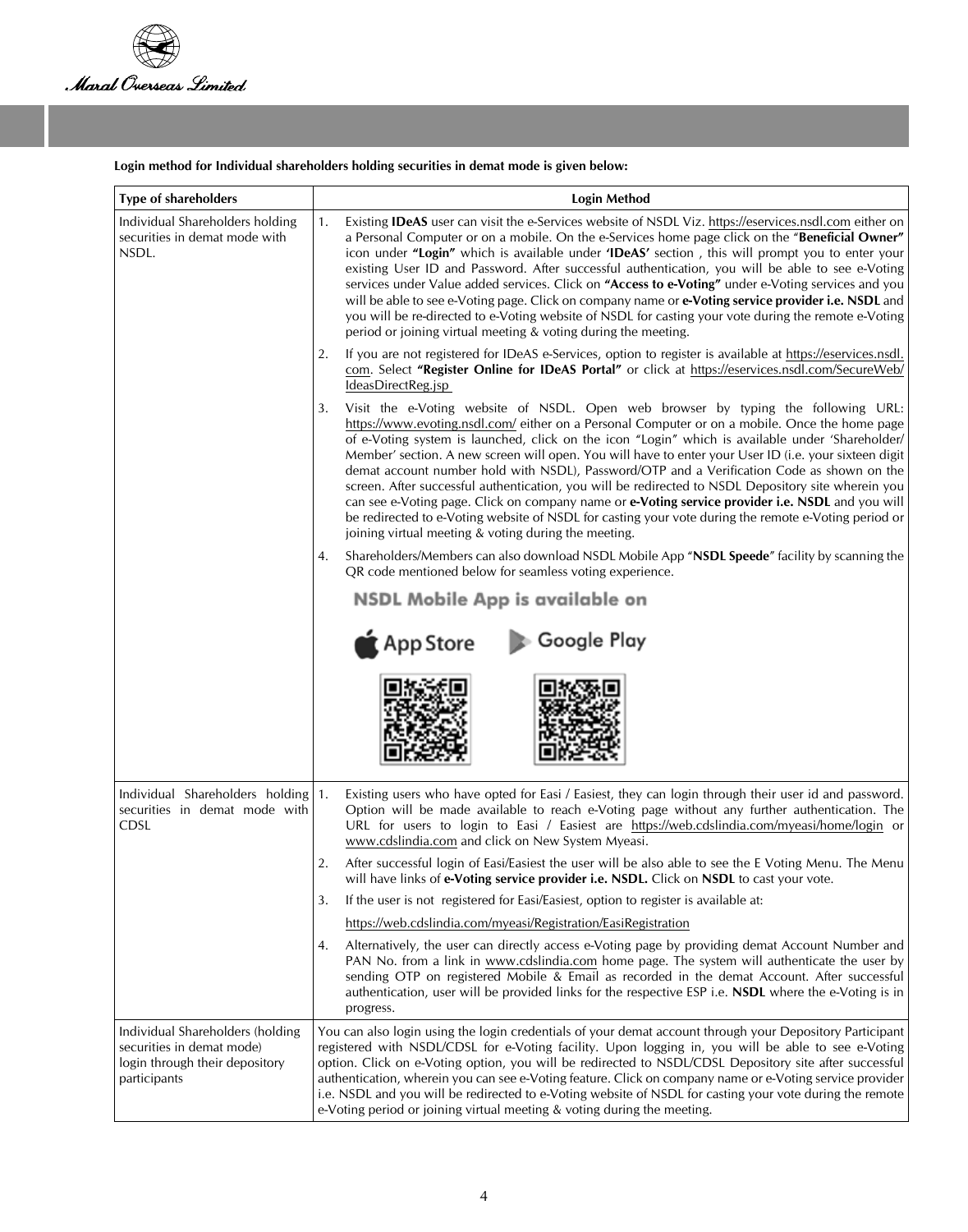

**Important note:** Members who are unable to retrieve User ID/ Password are advised to use Forget User ID and Forget Password option available at abovementioned website.

**Helpdesk for Individual Shareholders holding securities in demat mode for any technical issues related to login through Depository i.e. NSDL and CDSL.**

| Login type         | Helpdesk details                            |  |
|--------------------|---------------------------------------------|--|
| Individual         | Members facing any technical issue in       |  |
| Shareholders       | login can contact NSDL helpdesk by          |  |
| holding securities | sending a request at evoting@nsdl.co.in     |  |
| in demat mode      | or call at toll free no.: 1800 1020 990 and |  |
| with NSDL          | 1800 22 44 30                               |  |
| Individual         | Members facing any technical issue in login |  |
| Shareholders       | can contact CDSL helpdesk by sending a      |  |
| holding securities | request at helpdesk.evoting@cdslindia.      |  |
| in demat mode      | com or contact at 022-23058738 or 022-      |  |
| with CDSL          | 23058542-43                                 |  |

**B) Login Method for e-Voting and joining virtual meeting for shareholders other than Individual shareholders holding securities in demat mode and shareholders holding securities in physical mode.**

#### **How to Log-in to NSDL e-voting website?**

- 1. Visit the e-Voting website of NSDL. Open web browser by typing the following URL: https://www.evoting.nsdl.com/ either on a Personal Computer or on a mobile.
- 2. Once the home page of e-Voting system is launched, click on the icon "Login" which is available under 'Shareholder/ Member' section.
- 3. A new screen will open. You will have to enter your User ID, your Password/OTP and a Verification Code as shown on the screen.

*Alternatively, if you are registered for NSDL eservices i.e. IDEAS, you can log-in at https://eservices.nsdl.com/ with your existing IDEAS login. Once you log-in to NSDL eservices after using your log-in credentials, click on e-Voting and you can proceed to Step 2 i.e. Cast your vote electronically.*

4. Your User ID details are given below :

| Manner of holding<br>shares i.e. Demat<br>(NSDL or CDSL)<br>or Physical | Your User ID is:                                                                                                                                                   |
|-------------------------------------------------------------------------|--------------------------------------------------------------------------------------------------------------------------------------------------------------------|
| a) For Members<br>who hold shares<br>in demat account<br>with NSDL.     | 8 Character DP ID followed by 8<br>Digit Client ID<br>For example if your DPID is IN300***<br>and Client ID is 12****** then your<br>user ID is IN300***12*******. |
| b) For Members<br>who hold shares<br>in demat account<br>with CDSL.     | 16 Digit Beneficiary ID<br>For example if your Beneficiary ID is<br>12************** then your user<br>ID is 12**************                                      |
| c) For Members<br>holding shares in<br>Physical Form.                   | EVEN Number followed by Folio<br>Number registered with the company<br>For example if folio number is<br>001*** and EVEN is 101456 then<br>user ID is 101456001*** |

- 5. Password details for shareholders other than Individual shareholders are given below:
	- a) If you are already registered for e-Voting, then you can use your existing password to login and cast your vote.
	- b) If you are using NSDL e-Voting system for the first time, you will need to retrieve the 'initial password' which was communicated to you. Once you retrieve your 'initial password', you need to enter the 'initial password' and the system will force you to change your password.
	- c) How to retrieve your 'initial password'?
		- If your email ID is registered in your demat account or with the company, your 'initial password' is communicated to you on your email ID. Trace the email sent to you from NSDL from your mailbox. Open the email and open the attachment i.e. a .pdf file. Open the .pdf file. The password to open the .pdf file is your 8 digit client ID for NSDL account, last 8 digits of client ID for CDSL account or folio number for shares held in physical form. The .pdf file contains your 'User ID' and your 'initial password'.
		- (ii) If your email ID is not registered, please follow steps mentioned below in **process for those shareholders whose email ids are not registered.**
- 6. If you are unable to retrieve or have not received the " Initial password" or have forgotten your password:
	- a) Click on "**Forgot User Details/Password**?"(If you are holding shares in your demat account with NSDL or CDSL) option available on www.evoting.nsdl.com.
	- b) **Physical User Reset Password**?" (If you are holding shares in physical mode) option available on www.evoting.nsdl.com.
	- c) If you are still unable to get the password by aforesaid two options, you can send a request at evoting@nsdl. co.in mentioning your demat account number/folio number, your PAN, your name and your registered address etc.
	- d) Members can also use the OTP (One Time Password) based login for casting the votes on the e-Voting system of NSDL.
- 7. After entering your password, tick on Agree to "Terms and Conditions" by selecting on the check box.
- 8. Now, you will have to click on "Login" button.
- 9. After you click on the "Login" button, Home page of e-Voting will open.

#### **Step 2: Cast your vote electronically and join Annual General Meeting on NSDL e-Voting system.**

#### **How to cast your vote electronically and join Annual General Meeting on NSDL e-Voting system?**

- 1. After successful login at Step 1, you will be able to see all the companies "EVEN" in which you are holding shares and whose voting cycle and General Meeting is in active status.
- 2. Select "EVEN" of company for which you wish to cast your vote during the remote e-Voting period and casting your vote during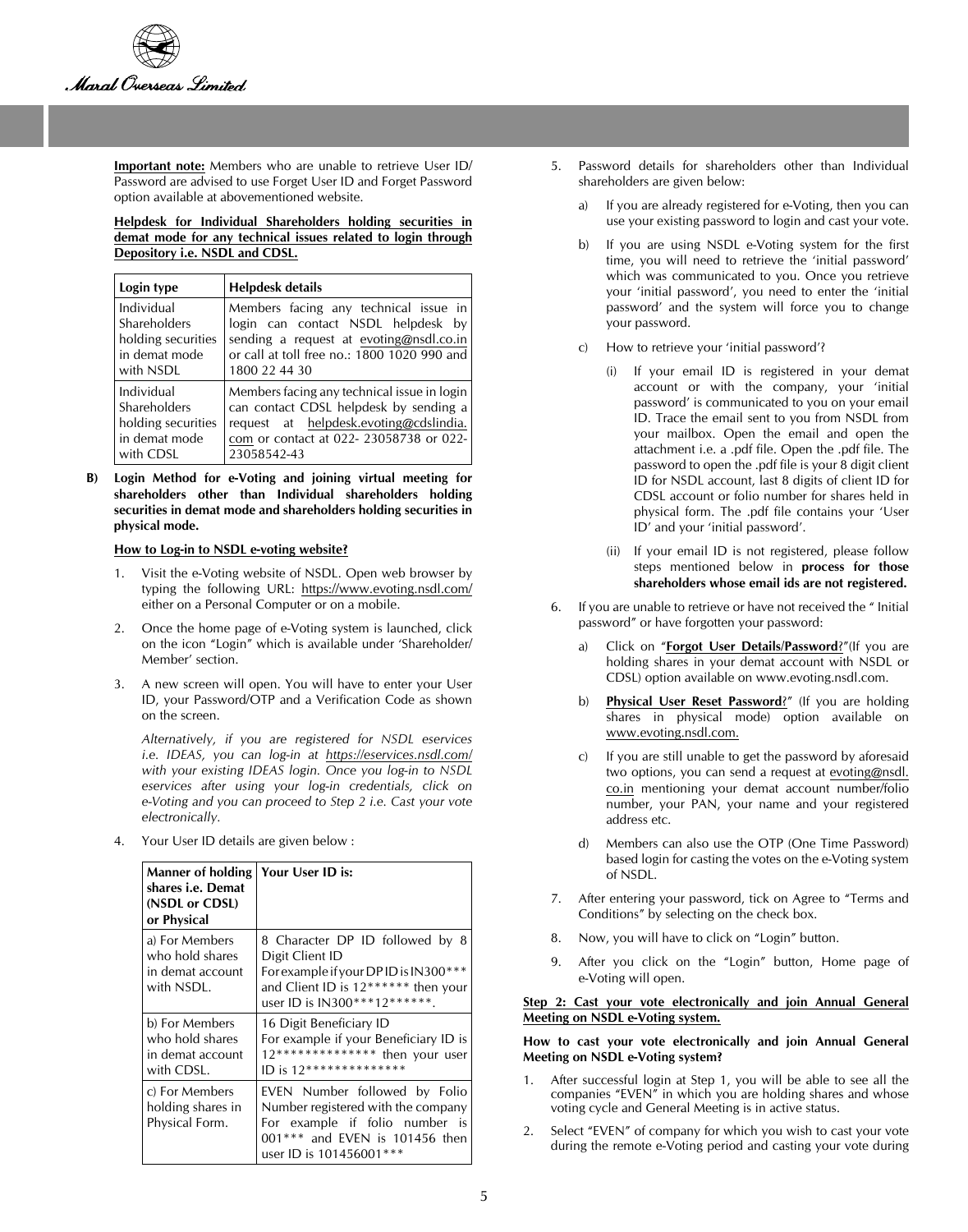

the General Meeting. For joining virtual meeting, you need to click on "VC/OAVM" link placed under "Join General Meeting".

- 3. Now you are ready for e-Voting as the Voting page opens.
- 4. Cast your vote by selecting appropriate options i.e. assent or dissent, verify/modify the number of shares for which you wish to cast your vote and click on "Submit" and also "Confirm" when prompted.
- 5. Upon confirmation, the message "Vote cast successfully" will be displayed.
- 6. You can also take the printout of the votes cast by you by clicking on the print option on the confirmation page.
- 7. Once you confirm your vote on the Resolution, you will not be allowed to modify your vote.

#### **27. General Guidelines for shareholders:**

- I. It is strongly recommended not to share your password with any other person and take utmost care to keep it confidential. Login to the e-voting website will be disabled upon five unsuccessful attempts to key in the correct password. In such an event, you will need to go through the "Forgot User Details/ Password?" or "Physical User Reset Password? Option available on www.evoting.nsdl.com to reset the password.
- II. In case of any queries, you may refer the Frequently Asked Questions (FAQs) for members and remote e-voting user manual for Shareholders available at the Downloads Section of www.evoting.nsdl.com or call on toll free No.: 1800-1020- 990 or 1800-22-44-30 or send a request to Ms. Pallavi Mhatre, Manager, NSDL, at evoting@nsdl.co.in.

#### **28. The instructions for members for E-voting on the day of the AGM are as under:-**

- a. The procedure for e-Voting on the day of the AGM is same as the instructions mentioned above for remote e-voting.
- b. Only those Members/ shareholders, who will be present in the AGM through VC/OAVM facility and have not casted their vote on the Resolutions through remote e-Voting and are otherwise not barred from doing so, shall be eligible to vote through e-Voting system in the AGM.
- c. Members who have voted through Remote e-Voting will be eligible to attend the AGM through VC /OAVM. However, they will not be eligible to vote at the AGM.
- d. The details of the person who may be contacted for any grievances connected with the facility for e-Voting on the day of the AGM shall be the same person mentioned for Remote e-voting.
- Members, who acquire shares of the Company after dispatch of the notice and hold shares as on the **Cut-Off Date i.e.**  Tuesday the 24<sup>th</sup> August, 2021 may obtain the login ID and password by sending a request at evoting@nsdl.co.in or admin@mcsregistrars.com or mcssta@rediffmail.com. Individual Demet Account holder may follow the process mentioned in **Step-1:** Access to NSDL e-voting system.

#### **29. Instructions for Members for participating in the 32nd AGM through VC/OAVM are as under:**

a. Members will be provided with a facility to attend the AGM through VC/OAVM through the NSDL e-voting system. Members may access by following the steps mentioned above for **Access to NSDL e-Voting system**. After successful login, you can see link of "VC/OAVM link" placed under **"Join General meeting"** menu against company name. You are requested to click on VC/ OAVM link placed under Join General Meeting menu. The link for VC/OAVM will be available in Shareholder/Member login where the EVEN of Company will be displayed. Please note that the members who do not have the User ID and Password for e-Voting or have forgotten the User ID and Password may retrieve the same by following the remote e-Voting instructions mentioned in the notice to avoid last minute rush.

- b. Further, Members will be required to use Internet with a good speed to avoid any disturbance during the meeting.
- c. Please note that Members connecting from mobile devices or tablets or through laptops etc. connecting via mobile hotspot may experience Audio/Video loss due to fluctuation in their respective network. It is therefore recommended to use stable Wi-Fi or LAN connection to mitigate any kind of aforesaid glitches.
- d. Facility of joining the AGM through VC/OAVM shall open 15 minutes before and after the schedule time of commencement of the meeting.
- Members, who would like to express their views/have questions may send their questions in advance from their registered email address, mentioning their name, DP ID and Client ID number /folio number and mobile number, to reach the Company's email address maral.investor@lnjbhilwara.com at least 7 days in advance before the start of the meeting i.e. Tuesday the  $24<sup>th</sup>$  August, 2021 by 02:00 p.m. Such questions by the Members shall be taken up during the meeting and replied by the Company suitably. The Company reserves the right to restrict the number of questions depending on the availability of time as appropriate for smooth conduct of the AGM.
- f. Members, who would like to express their views/ask questions during the 32nd AGM, may register themselves as a speaker by sending their request from their registered email address mentioning their name, DP ID and Client ID number/folio number and mobile number, to reach the Company's email address maral.investor@lnjbhilwara.com at least 7 days in advance before the start of the 32nd AGM i.e. Tuesday the  $24<sup>th</sup>$  August, 2021 by 02:00 p.m. Those Members who have registered themselves as a speaker shall be allowed to ask questions during the 32nd AGM, depending upon the availability of time. The Company reserves the right to restrict the number of speakers depending on the availability of time for the AGM.
- g. The details of the person who may be contacted for any grievances connected with the facility for e-voting on the day of the AGM shall be the same person mentioned for remote e-voting.

 **Sd/-**

**By order of the Board For Maral Overseas Limited**

**M.No. FCS:-7321**

**Place: Noida (U. P.) Virendra Kumar Garg**  Date: 30<sup>th</sup> July, 2021 **Company Secretary** 

## **Registered Office:-**

Maral Sarovar, V. & P. O. Khalbujurg, Tehsil Kasrawad, District Khargone, Madhya Pradesh -451660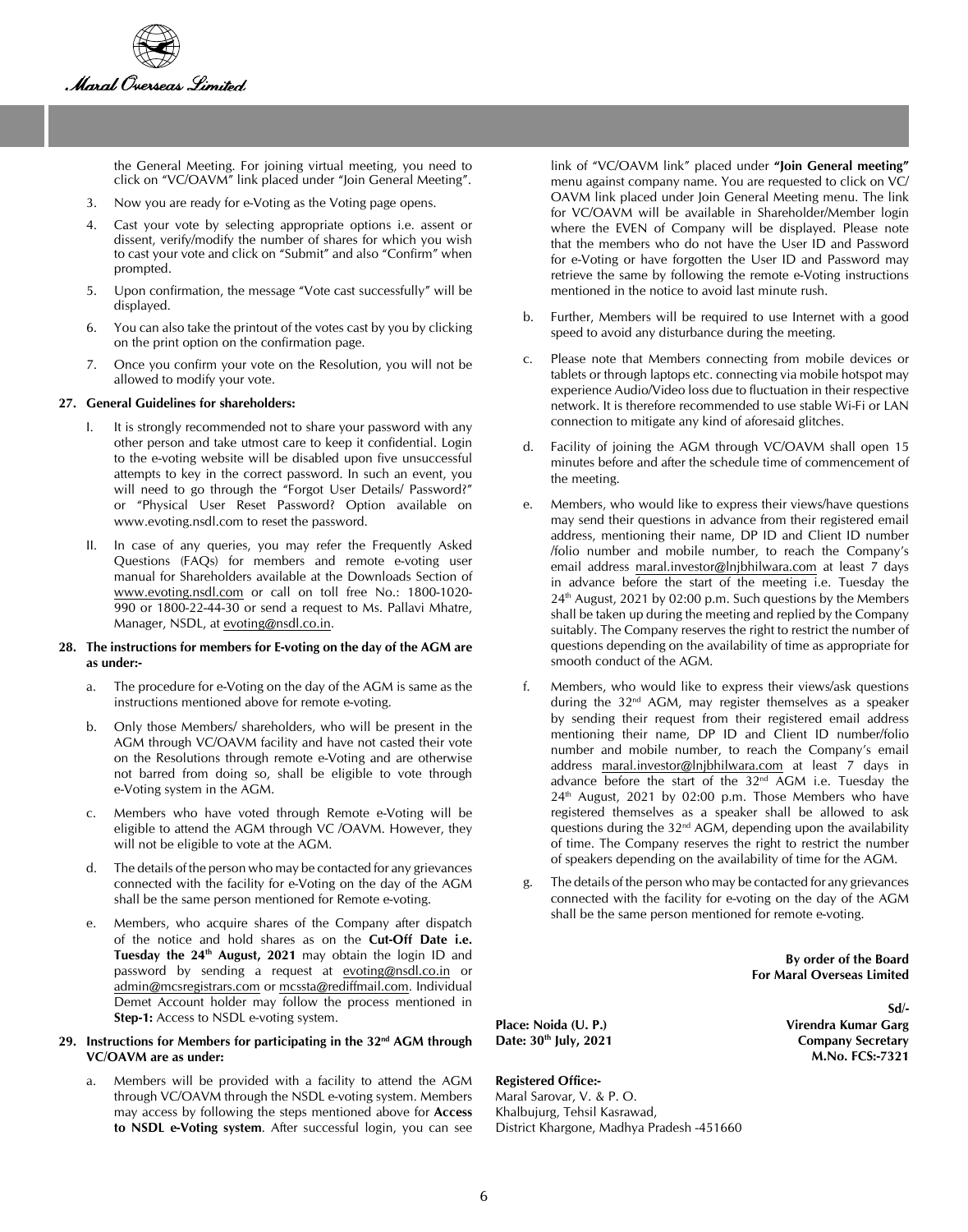

#### **EXPLANATORY STATEMENT PURSUANT TO SECTION 102 (1) OF THE COMPANIES ACT, 2013**

## **ITEM No. 3**

The Board of Directors has on the recommendation of the Audit Committee, in its meeting held on  $30<sup>th</sup>$  April, 2021 approved the appointment and remuneration of M/s K. G. Goyal & Co., Cost Accountants to conduct the Cost Audit of the Cost records of the Company for the financial year ending 31<sup>st</sup> March, 2022 at a remuneration of ₹ 90,000 (Rupees Ninety Thousand Only) plus applicable tax and out of pocket expenses that may be incurred by them during the course of Audit in terms of rules framed in this regard by the Ministry of Corporate Affairs.

M/s K. G. Goyal & Co., have furnished a certificate regarding their eligibility for appointment as Cost Auditors of the Company for the financial year ending 31<sup>st</sup> March, 2022. They have vast experience in the field of cost audit and have conducted the audit of the cost records of the Company for previous years under the provisions of the Act.

Pursuant to the provisions of Section 148 of the Companies Act, 2013, read with the Companies (Audit and Auditors) Rules, 2014 as amended from time to time, the remuneration payable to the Cost Auditors has to be ratified by the shareholders of the Company.

Accordingly, ratification by the Members is sought for the remuneration payable to the Cost Auditors for the financial year ending March 31, 2022 by passing an Ordinary Resolution as set out at Item No. 3 of the Notice.

None of the Directors & Key Managerial Personnel of the Company including their relatives are, in any way concerned or interested, financially or otherwise, in the said Resolution.

The Board Comments the Ordinary Resolutions setout at Item No.3 for the approval of Members.

> **By order of the Board For Maral Overseas Limited**

> > **Sd/-**

**M.No. FCS:-7321**

Place: Noida (U. P.) **Virendra Kumar Garg** Date: 30<sup>th</sup> July, 2021 Company Secretary

**Registered Office:-** Maral Sarovar, V. & P. O. Khalbujurg, Tehsil Kasrawad,

District Khargone, Madhya Pradesh -451660

7